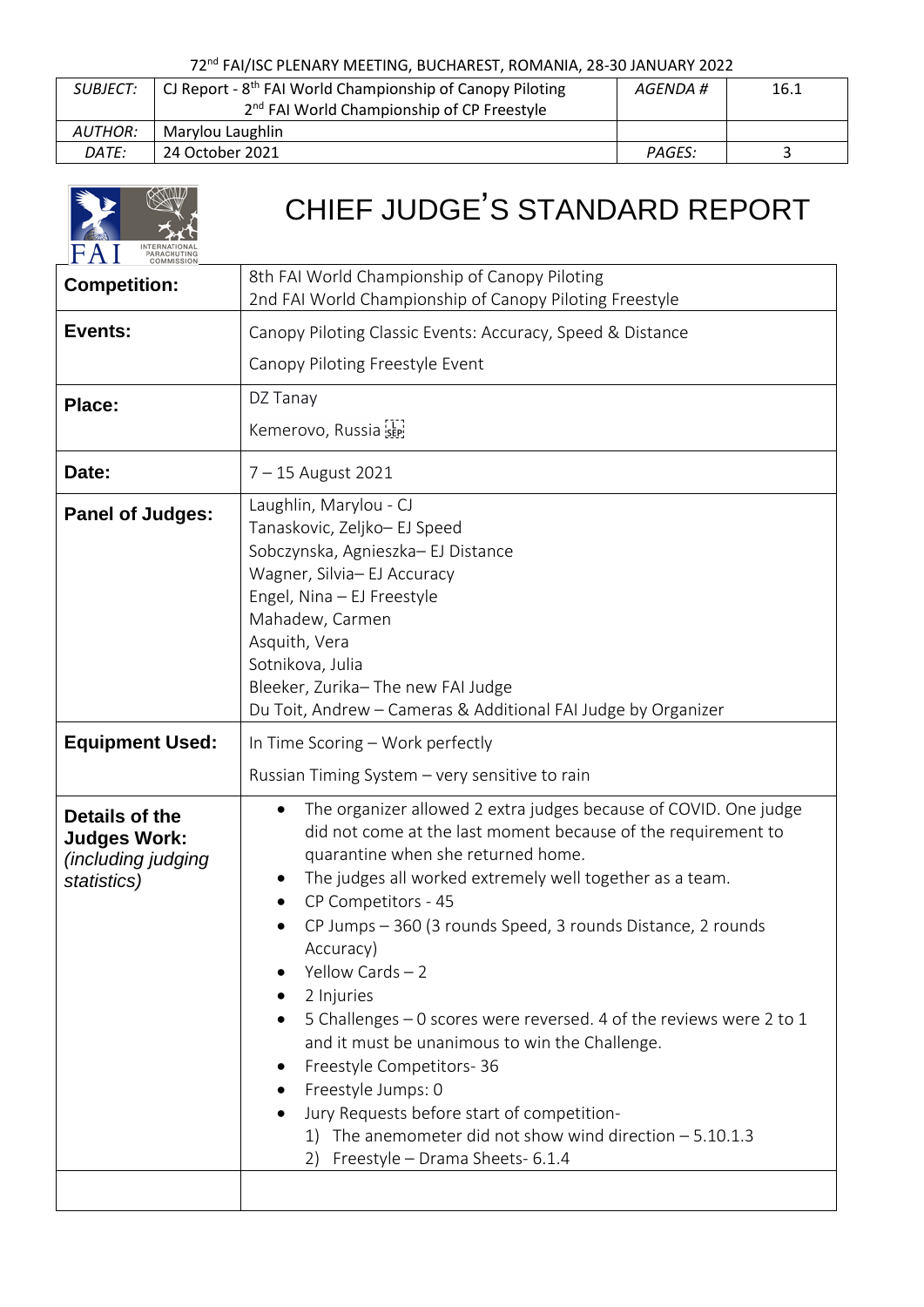## 72nd FAI/ISC PLENARY MEETING, BUCHAREST, ROMANIA, 28-30 JANUARY 2022

| <b>SUBJECT:</b> | CJ Report - $8th$ FAI World Championship of Canopy Piloting<br>2 <sup>nd</sup> FAI World Championship of CP Freestyle | AGENDA # | 16.1 |
|-----------------|-----------------------------------------------------------------------------------------------------------------------|----------|------|
| <i>AUTHOR:</i>  | Marylou Laughlin                                                                                                      |          |      |
| DATE:           | 24 October 2021                                                                                                       | PAGES:   |      |

| <b>Rule Changes</b>      | Challenge 50 euros - Addition to Section 5: Chief Judge will give the Challenge       |  |
|--------------------------|---------------------------------------------------------------------------------------|--|
| Proposals:               | money to the Jury.                                                                    |  |
|                          |                                                                                       |  |
|                          | Judge on Video Cameras:                                                               |  |
|                          | 8.2.1.1 - The judge viewing the jump on the video camera system may call for a        |  |
|                          | video review if it is an absolute.                                                    |  |
|                          |                                                                                       |  |
|                          | 4 Additional judges: 7.1.3.1 The must speak English.                                  |  |
|                          | Recording Time: It is necessary to know the time of the jump to find the video of the |  |
|                          | jump for a video review or a Challenge.                                               |  |
|                          | 5.1.2. There must be an anemometric wind-measuring system, located in                 |  |
|                          | accordance with SC5, §4.3.5. The wind recorder must record the maximum wind           |  |
|                          | and time the for each competitor. which shall be checked at 10-minute intervals. If   |  |
|                          | the winds exceed 5 m/s, it shall be monitored constantly until the winds have         |  |
|                          | remained below 5 m/s for at least 5 minutes. In Zone Accuracy, if the winds exceed    |  |
|                          | 3m/s, it shall be monitored constantly until the winds have remained below 3m/s       |  |
|                          | for at least 5 minutes.                                                               |  |
|                          | Time for Accepting rejump: This rule is a copy paste from Accuracy Landing. In that   |  |
|                          | event a competitor knows their score before making their decision. They do not        |  |
|                          | need to find out what other competitors scored that is the reason for the 10          |  |
|                          | seconds.                                                                              |  |
|                          | 5.10.1.2. In Zone Accuracy and Freestyle, the competitor must accept the achieved     |  |
|                          | score within 10 seconds after receiving this information the score for the jump from  |  |
|                          | the CJ; otherwise a re-jump for this round shall be made.                             |  |
|                          | 5.10.1.3. If winds exceed 5 m/s in Speed and Distance or 3 m/s in Zone Accuracy and   |  |
|                          | change direction more than 90 degrees within 2 seconds (as measured and               |  |
|                          | recorded automatically by an electronic device), a competitor landing within 30       |  |
|                          | seconds after the wind change must be offered a re-jump by the CJ. The                |  |
|                          | competitor's decision for the re-jump must be made within 10 seconds after            |  |
|                          | receiving the score for the jump from the CJ.                                         |  |
|                          |                                                                                       |  |
|                          | Distance: For clarification:                                                          |  |
|                          | 4.1.2. Drag Distance 50m: To navigate a parachute as far as possible from the entry   |  |
|                          | gate by dragging water at the leading edge of G1 or before G!,                        |  |
|                          | Freestyle:                                                                            |  |
|                          | Schedule must include more days so that the zero jumps is not repeated.               |  |
| <b>Personal remarks:</b> | We finally made it to Tanay after two years! Thank you to Andrey Barabash and         |  |
|                          | Denis Sviridov for hanging in and organizing the Mondial under the amazingly          |  |
|                          | difficult worldwide situations! Thank you for including me as one of the CJs.         |  |
|                          |                                                                                       |  |
|                          | Judges Accommodations were single rooms because of COVID                              |  |